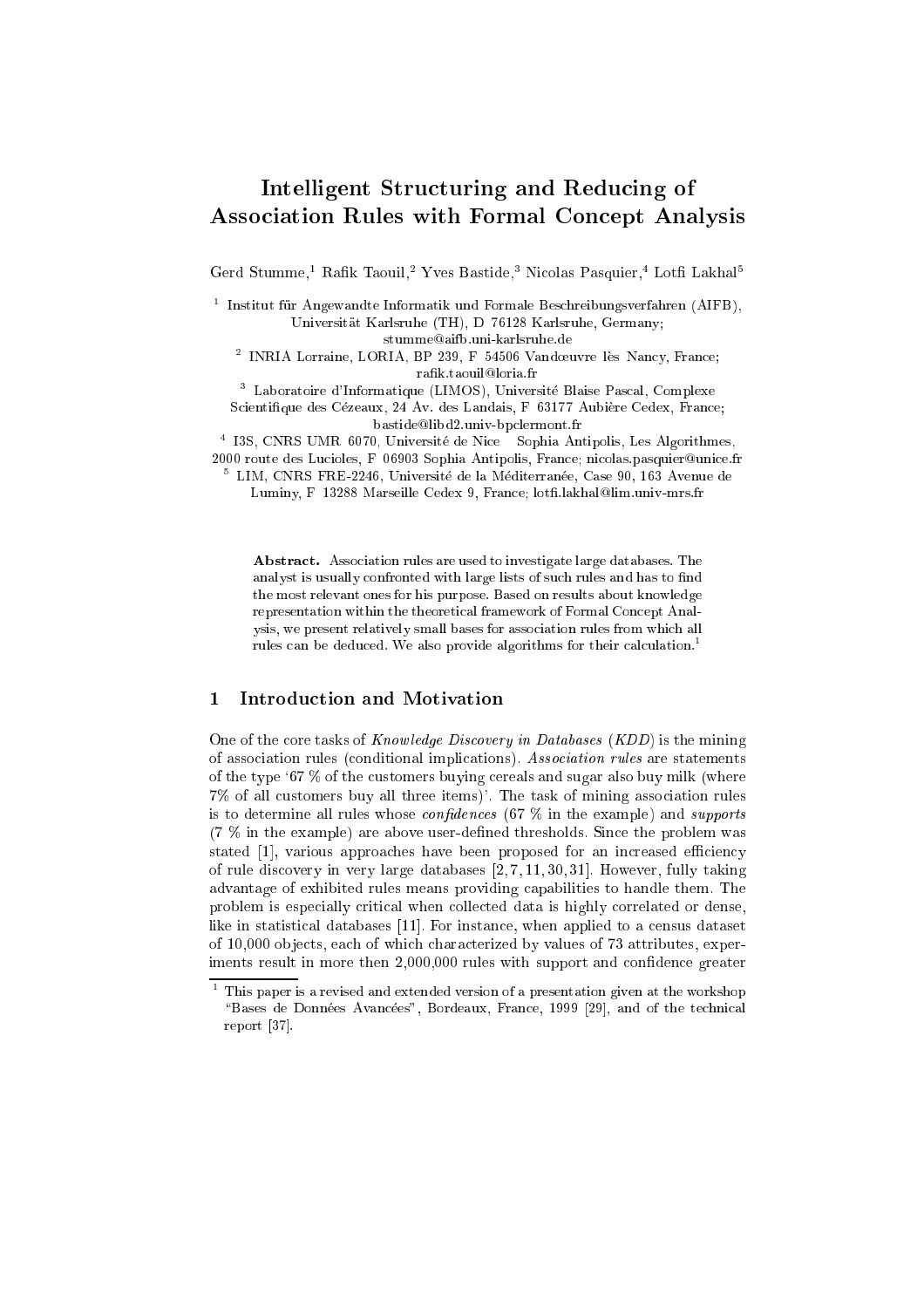than or equal 90%. Thus the question arises: How an long lists of asso
iation rules be redu
ed in size?

Approa
hes addressing the des
ribed issue provide users with me
hanisms for filtering rules, for instance by user defined templates  $[4, 21]$ , Boolean  $[26, 35]$ or SQL-like [25] operators or by introducing further measures of "usefulness"  $[8]$ ; or they attempt to minimize the number of extracted rules a priori by using information about taxonomies  $[17, 19, 34]$  or by applying statistical measures like Pearson's correlation or the  $\chi^2$ -test [10]. All these approaches have in common that they lose some information.

Our approach, on the other hand, allows us to significantly reduce the number of rules without losing any information. We extract only a subset of all asso
iation rules, alled basis, from whi
h all other rules an be derived. This approa
h is orthogonal to the ones mentioned above and an be ombined with them.

We make use of techniques of Formal Concept Analysis (FCA). Formal Concept Analysis  $[41, 15]$  arose as a mathematical theory for the formalization of the concept of 'concept' in the early 80ies and is nowadays considered as an AI theory. It has sin
e then grown to a te
hnique for data analysis, information retrieval, and knowledge representation with over 200 appli
ations, for analyzing flight movements at Frankfurt Airport [20], for studying semantics of German speech-act verbs [16], for examining the medical nomenclature system SNOMED [33], for IT-security management [9], and for database marketing [18]. FCA provides a framework for KDD, especially for conceptual clustering and association rules. A broad discussion of the role of Formal Concept Analysis in data analysis, decision support, and KDD is provided in [18] and [36].

We use results of Duquenne and Guigues  $(12]$ , cf. also  $[15]$ ) and Luxenburger [22, 23]. The former have studied bases (i. e., minimal non-redundant sets of rules from which all other rules can be derived) for association rules with 100 % confidence, and the latter association rules with less than 100% confidence, but neither of them onsidered the support of the rules. We adopt their results to association rules (where both the support and the confidence are considered) and provide algorithms for computing the new bases by using *iceberg concept lattices* [39]. We follow an approach in two steps. In the first step, we compute the iceberg concept lattice for the given parameters. It consists of all FCA concepts whose extents exceed the user-defined minimum support. In the second step, we derive the bases for the association rules. In this paper, we focus on the second step. For the first step, we refer to the PASCAL  $[6]$  and TITANIC  $[38]$  algorithms.

This two-step approach has two advantages compared to the classical twostep approach [2] (which computes all frequent itemsets as intermediate result, and not only those which are intents of frequent FCA concepts):

- 1. It allows to determine bases for non-redundant asso
iation rules and thus to prune redundan
y.
- 2. It speeds up the omputation, espe
ially for strongly orrelated data or when the minimum support is low.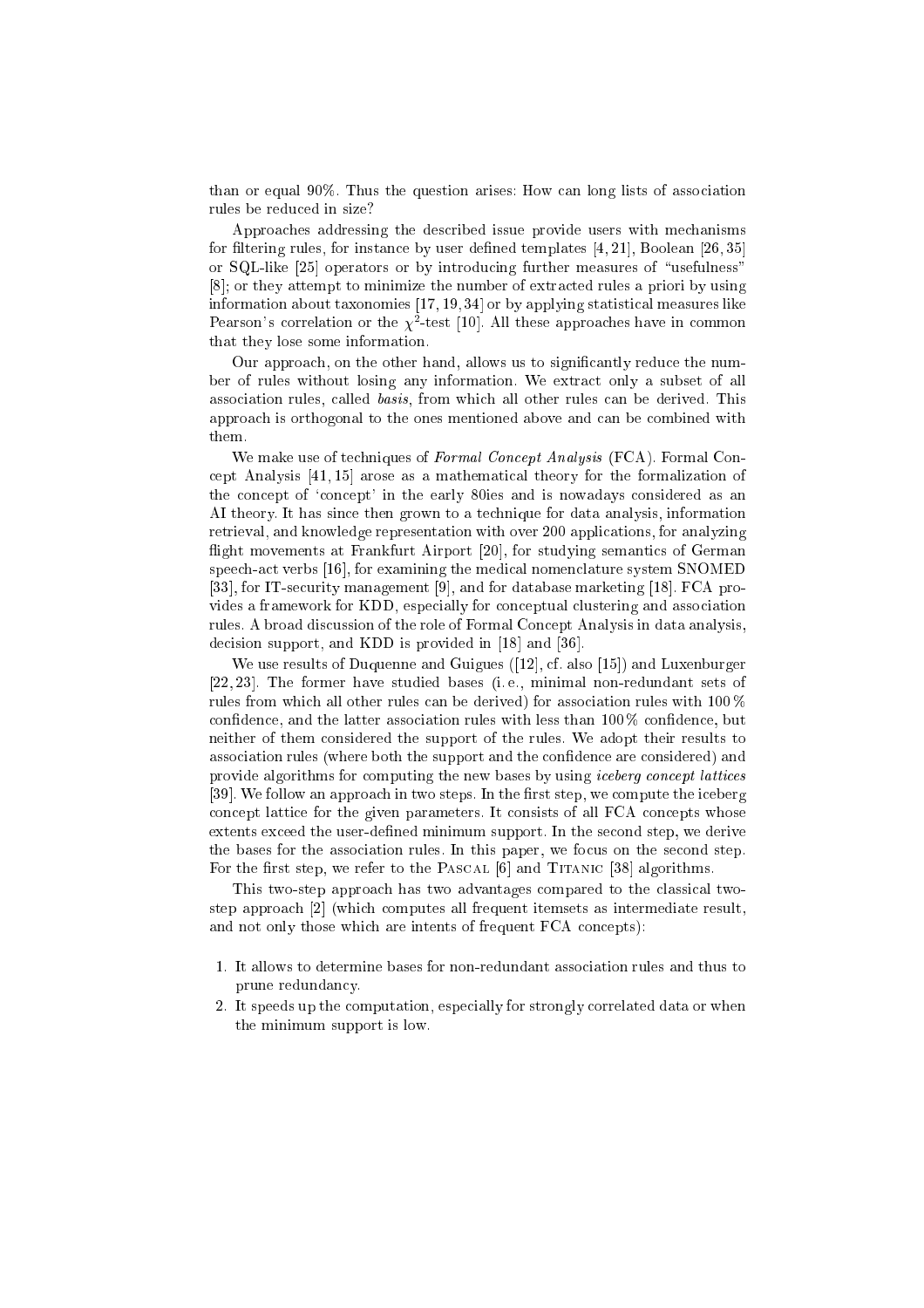In  $[5]$ , we have presented another pair of bases, which provide rules with minimal ante
edents and maximal onsequents. Compared to the results presented here, they have the disadvantage of a higher total number of rules. For the approximate rules, M. Zaki has presented similar results in [44]. However, he does not provide inference rules for support and confidence derivation, does not dis
uss minimality of his results, and does not provide algorithms for the omputation of the bases.

The remainder of this paper is as follows. After having recalled some basic definitions in Section 2, we introduce two bases for association rules in Section 3: the *Duquenne-Guigues basis for exact association rules* (i.e., for all rules with a 100% confidence), and the Luxenburger basis for approximate association rules  $(i.e., with a confidence < 100\%)$ . In Section 4, algorithms are given which compute the two bases. We on
lude the paper with the presentation of experimental results (Section 5) and a discussion of future work (Section 6).

# 2 Formal Concept Analysis and the Association Rule Framework

In this section, we briefly recall the basic notions of Formal Concept Analysis  $[41, 15]$  and the association rule problem  $[1]$ . For a more extensive introduction into Formal Concept Analysis refer to [15].

**Definition 1.** A formal context is a triple  $\mathbb{K} := (G, M, R)$  where G and M are sets and R  $\alpha$  binary relation. A data mining is a binary relation. A data mining is a data mining of  $\alpha$ a formal context where G and M are finite sets. Its elements are called objects and items, respectively.  $(o, i) \in R$  is read as "object o is related to item i".

For  $O \subseteq G$ , we define  $f(O) := \{i \in M \mid \forall o \in O : (o, i) \in R\}$ ; and for  $I \subseteq M$ , we define dually  $g(I) := \{o \in G \mid \forall i \in I : (o, i) \in R\}$ . A formal concept is a pair  $\mathcal{L}=\{C_1,\ldots,C_n\}$  . The function of  $\mathcal{L}=\{C_1,\ldots,C_n\}$  , we can consider an order  $\mathcal{L}=\{C_1,\ldots,C_n\}$ I is called intent of the concept. The set of all concepts of a formal context  $K$ together with the partial order  $(O_1, I_1) \leq (O_2, I_2) \iff O_1 \subseteq O_2 \iff I_2 \subseteq I_1$ is a complete lattice, called concept lattice of  $K$ 

In this setting, we call each subset of M also itemset, and each intent I also closed itemset (since it satisfies the equation  $I = f(g(I))$ ). For two closed itemsets I1 and I2, we note I1 I2 if I1 I2 and if there does not exist <sup>a</sup> losed  $u$ emset I3 with  $I_1 \subseteq I_3 \subseteq I_2$ .

In the following, we will use the composed function  $h := f \circ g: \mathfrak{P}(M) \to \mathfrak{P}(M)$ which is a closure operator on  $M$  (i.e., it is extensive, monotonous, and idempotent). The related closure system (i.e., the set of all  $I \subseteq M$  with  $h(I) = I$ ) is exactly the set of the intents of all concepts of the context.

Denition 2. Let I M, and let minsupp, min
onf <sup>2</sup> [0; 1℄. The support count *of the itemset I in*  $\mathbb{K}$  *is supp* $(I) := \frac{P(G)}{|G|}$ . *I is said to be* frequent *if* supp(I ) minsupp. The set of al l frequent itemsets of a ontext is denoted F I .

 $\top$  we write  $\Lambda \subset Y$  if and only if  $\Lambda \subset Y$  and  $\Lambda \neq Y$  .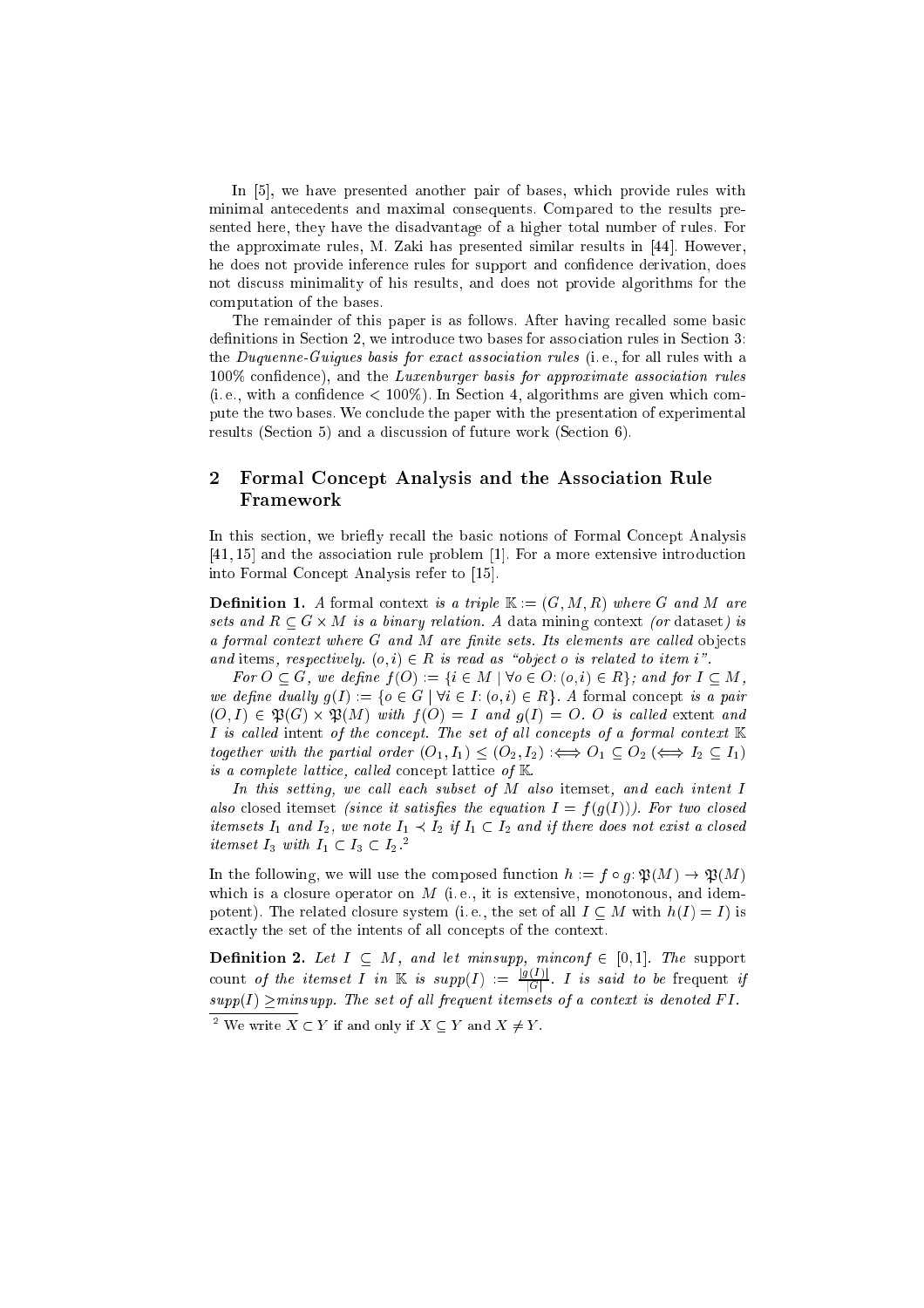| Exact rule Supp Approximate rule Supp Conf Approximate rule Supp Conf Approximate rule Supp<br>Conf<br>$ABC \rightarrow E$<br>$BCE \rightarrow A$<br>2/3<br>$C \rightarrow ABE$<br>$^{2/4}$<br>$C \rightarrow BE$<br>3/4<br>0.4<br>0.4<br>0.4<br>0.4<br>2/4<br>2/3<br>0.4<br>$AC \rightarrow BE$<br>$E \rightarrow ABC$<br>$E \rightarrow BC$<br>3/4<br>0.4<br>0.6<br>0.4<br>2/3<br>2/4<br>2/3<br>0.4<br>$BE \rightarrow AC$<br>$A \rightarrow BC$<br>$A \rightarrow B$<br>0.4<br>0.4<br>0.4<br>2/4<br>$AB \rightarrow CE$<br>0.4<br>$CE \rightarrow AB$<br>2/3<br>$B \rightarrow AC$<br>0.4<br>$B \rightarrow A$<br>2/4<br>0.4<br>0.4<br>0.4<br>2/3<br>2/4<br>$AE \rightarrow BC$<br>$AC \rightarrow B$<br>$C \rightarrow AB$<br>0.4<br>$C \rightarrow A$<br>3/4<br>0.4<br>0.6<br>2/3<br>$AB \rightarrow C$<br>0.4<br>$BC \rightarrow A$<br>2/3<br>$A \rightarrow BE$<br>2/3<br>0.4<br>$A \rightarrow E$<br>0.4<br>0.4<br>0.4<br>$AB \rightarrow E$<br>$BE \rightarrow A$<br>2/4<br>$B \rightarrow AE$<br>0.4<br>2/4<br>$E \rightarrow A$<br>2/4<br>0.4<br>0.4<br>2/3<br>2/4<br>$AE \rightarrow B$<br>0.4<br>$AC \rightarrow E$<br>$C \rightarrow B$<br>3/4<br>$E \rightarrow AB$<br>0.4<br>0.4<br>0.6<br>0.4<br>2/3<br>2/3<br>$AE \rightarrow C$<br>$CE \rightarrow A$<br>$A \rightarrow CE$<br>0.4<br>$C \rightarrow E$<br>3/4<br>0.4<br>0.6<br>0.6<br>$BE \rightarrow C$<br>3/4<br>$C \rightarrow AE$<br>2/4<br>$E \rightarrow C$<br>3/4<br>0.6<br>0.4<br>0.6<br>0.6<br>2/3<br>2/4<br>$A \rightarrow BCE$<br>$E \rightarrow AC$<br>4/5<br>0.4<br>$0 \rightarrow E$<br>0.8<br>0.4<br>0.6<br>$B \rightarrow ACE$<br>2/4<br>$B \rightarrow CE$<br>3/4<br>$\emptyset \rightarrow BE$<br>4/5<br>0.6<br>0.8<br>0.4<br>0.8<br>3/5<br>4/5<br>$\emptyset \rightarrow BC$<br>3/5<br>$\theta \rightarrow C$<br>$\emptyset \rightarrow AC$<br>0.6<br>0.8<br>0.6<br>0.8<br>3/5<br>4/5<br>$\emptyset \rightarrow B$<br>0.8<br>$\emptyset \rightarrow \mathrm{CE}$<br>3/5<br>$\emptyset \rightarrow A$<br>0.6<br>0.6<br>$\emptyset \rightarrow \text{BCE}$<br>3/5<br>0.6 |                     | A B C D E<br>$\times$ $\times$<br>$\times$<br>2<br>x x<br>X<br>3<br>X X<br>X<br>X<br>4<br>X<br>×<br>5<br>$\times$ $\times$ $\times$<br>X |  | B, E<br>4<br>3.5 | A<br>D |  |
|---------------------------------------------------------------------------------------------------------------------------------------------------------------------------------------------------------------------------------------------------------------------------------------------------------------------------------------------------------------------------------------------------------------------------------------------------------------------------------------------------------------------------------------------------------------------------------------------------------------------------------------------------------------------------------------------------------------------------------------------------------------------------------------------------------------------------------------------------------------------------------------------------------------------------------------------------------------------------------------------------------------------------------------------------------------------------------------------------------------------------------------------------------------------------------------------------------------------------------------------------------------------------------------------------------------------------------------------------------------------------------------------------------------------------------------------------------------------------------------------------------------------------------------------------------------------------------------------------------------------------------------------------------------------------------------------------------------------------------------------------------------------------------------------------------------------------------------------------------------------------------------------------------------------------------------------------------------------------------------------------------------------------------------------------------------|---------------------|------------------------------------------------------------------------------------------------------------------------------------------|--|------------------|--------|--|
|                                                                                                                                                                                                                                                                                                                                                                                                                                                                                                                                                                                                                                                                                                                                                                                                                                                                                                                                                                                                                                                                                                                                                                                                                                                                                                                                                                                                                                                                                                                                                                                                                                                                                                                                                                                                                                                                                                                                                                                                                                                               |                     |                                                                                                                                          |  |                  |        |  |
|                                                                                                                                                                                                                                                                                                                                                                                                                                                                                                                                                                                                                                                                                                                                                                                                                                                                                                                                                                                                                                                                                                                                                                                                                                                                                                                                                                                                                                                                                                                                                                                                                                                                                                                                                                                                                                                                                                                                                                                                                                                               |                     |                                                                                                                                          |  |                  |        |  |
|                                                                                                                                                                                                                                                                                                                                                                                                                                                                                                                                                                                                                                                                                                                                                                                                                                                                                                                                                                                                                                                                                                                                                                                                                                                                                                                                                                                                                                                                                                                                                                                                                                                                                                                                                                                                                                                                                                                                                                                                                                                               | $ABE \rightarrow C$ |                                                                                                                                          |  |                  |        |  |
|                                                                                                                                                                                                                                                                                                                                                                                                                                                                                                                                                                                                                                                                                                                                                                                                                                                                                                                                                                                                                                                                                                                                                                                                                                                                                                                                                                                                                                                                                                                                                                                                                                                                                                                                                                                                                                                                                                                                                                                                                                                               | $ACE \rightarrow B$ |                                                                                                                                          |  |                  |        |  |
|                                                                                                                                                                                                                                                                                                                                                                                                                                                                                                                                                                                                                                                                                                                                                                                                                                                                                                                                                                                                                                                                                                                                                                                                                                                                                                                                                                                                                                                                                                                                                                                                                                                                                                                                                                                                                                                                                                                                                                                                                                                               |                     |                                                                                                                                          |  |                  |        |  |
|                                                                                                                                                                                                                                                                                                                                                                                                                                                                                                                                                                                                                                                                                                                                                                                                                                                                                                                                                                                                                                                                                                                                                                                                                                                                                                                                                                                                                                                                                                                                                                                                                                                                                                                                                                                                                                                                                                                                                                                                                                                               |                     |                                                                                                                                          |  |                  |        |  |
|                                                                                                                                                                                                                                                                                                                                                                                                                                                                                                                                                                                                                                                                                                                                                                                                                                                                                                                                                                                                                                                                                                                                                                                                                                                                                                                                                                                                                                                                                                                                                                                                                                                                                                                                                                                                                                                                                                                                                                                                                                                               |                     |                                                                                                                                          |  |                  |        |  |
|                                                                                                                                                                                                                                                                                                                                                                                                                                                                                                                                                                                                                                                                                                                                                                                                                                                                                                                                                                                                                                                                                                                                                                                                                                                                                                                                                                                                                                                                                                                                                                                                                                                                                                                                                                                                                                                                                                                                                                                                                                                               |                     |                                                                                                                                          |  |                  |        |  |
|                                                                                                                                                                                                                                                                                                                                                                                                                                                                                                                                                                                                                                                                                                                                                                                                                                                                                                                                                                                                                                                                                                                                                                                                                                                                                                                                                                                                                                                                                                                                                                                                                                                                                                                                                                                                                                                                                                                                                                                                                                                               |                     |                                                                                                                                          |  |                  |        |  |
|                                                                                                                                                                                                                                                                                                                                                                                                                                                                                                                                                                                                                                                                                                                                                                                                                                                                                                                                                                                                                                                                                                                                                                                                                                                                                                                                                                                                                                                                                                                                                                                                                                                                                                                                                                                                                                                                                                                                                                                                                                                               |                     |                                                                                                                                          |  |                  |        |  |
|                                                                                                                                                                                                                                                                                                                                                                                                                                                                                                                                                                                                                                                                                                                                                                                                                                                                                                                                                                                                                                                                                                                                                                                                                                                                                                                                                                                                                                                                                                                                                                                                                                                                                                                                                                                                                                                                                                                                                                                                                                                               | $BC \rightarrow E$  |                                                                                                                                          |  |                  |        |  |
|                                                                                                                                                                                                                                                                                                                                                                                                                                                                                                                                                                                                                                                                                                                                                                                                                                                                                                                                                                                                                                                                                                                                                                                                                                                                                                                                                                                                                                                                                                                                                                                                                                                                                                                                                                                                                                                                                                                                                                                                                                                               | $CE \rightarrow B$  |                                                                                                                                          |  |                  |        |  |
|                                                                                                                                                                                                                                                                                                                                                                                                                                                                                                                                                                                                                                                                                                                                                                                                                                                                                                                                                                                                                                                                                                                                                                                                                                                                                                                                                                                                                                                                                                                                                                                                                                                                                                                                                                                                                                                                                                                                                                                                                                                               | $A \rightarrow C$   |                                                                                                                                          |  |                  |        |  |
|                                                                                                                                                                                                                                                                                                                                                                                                                                                                                                                                                                                                                                                                                                                                                                                                                                                                                                                                                                                                                                                                                                                                                                                                                                                                                                                                                                                                                                                                                                                                                                                                                                                                                                                                                                                                                                                                                                                                                                                                                                                               | $B \rightarrow E$   |                                                                                                                                          |  |                  |        |  |
|                                                                                                                                                                                                                                                                                                                                                                                                                                                                                                                                                                                                                                                                                                                                                                                                                                                                                                                                                                                                                                                                                                                                                                                                                                                                                                                                                                                                                                                                                                                                                                                                                                                                                                                                                                                                                                                                                                                                                                                                                                                               | $E \rightarrow B$   |                                                                                                                                          |  |                  |        |  |
|                                                                                                                                                                                                                                                                                                                                                                                                                                                                                                                                                                                                                                                                                                                                                                                                                                                                                                                                                                                                                                                                                                                                                                                                                                                                                                                                                                                                                                                                                                                                                                                                                                                                                                                                                                                                                                                                                                                                                                                                                                                               |                     |                                                                                                                                          |  |                  |        |  |

Fig. 1. The example data mining context  $K$  and its concept lattice. The table shows all association rules that hold in K for  $minsupp = 0.4$  and  $minconf = 1/2$ .

An association rule is a pair of itemsets  $I_1$  and  $I_2$ , denoted  $I_1 \rightarrow I_2$ , where I2 6= ;. I1 and I2 are al led ante
edent and onsequent of the rule, respe
tively. as follows:  $supp(r) := \frac{|g(I_1 \cup I_2)|}{|G|}$ ,  $conf(r) := \frac{supp(I_1 \cup I_2)}{supp(I_1)}$ . If  $conf(r)=1$ , then r is al led exa
t asso
iation rule (or impli
ation), otherwise r is al led approximate asso
iation rule.

An association rule r holds in the context if  $supp(r) > minsupp$  and  $conf(r) >$ minconf. The set of all association rules holding in  $K$  for given minsupp and min
onf is denoted AR.

Remark 1. The definition of association rules often includes the additional condition  $I_1 \cap I_2 = \emptyset$ . This condition helps pruning rules which are obviously redundant, as  $I_1 \rightarrow I_2$  and  $I_1 \rightarrow I_2 \backslash I_1$  have same support and same confidence. In this paper, we omit the condition, in order to simplify definitions. When discussing the algorithms, however, we will use the ondition sin
e it saves memory.

The association rule framework has first been formulated in terms of Formal Concept Analysis independently in [28], [37], and [42]. [28] provided also the first algorithm (named Close) based on this approa
h.

Example 1. An example data mining context  $K$  consisting of five objects (identified by their OID) and five items is given in Figure 1 together with its concept lattice. The association rules holding for  $minsupp = 0.4$  and  $minconf = 1/2$  are shown in the lower table.

In the *line diagram*, the name of an object  $q$  is always attached to the node representing the smallest concept with  $q$  in its extent; dually, the name of an attribute  $m$  is always attached to the node representing the largest concept with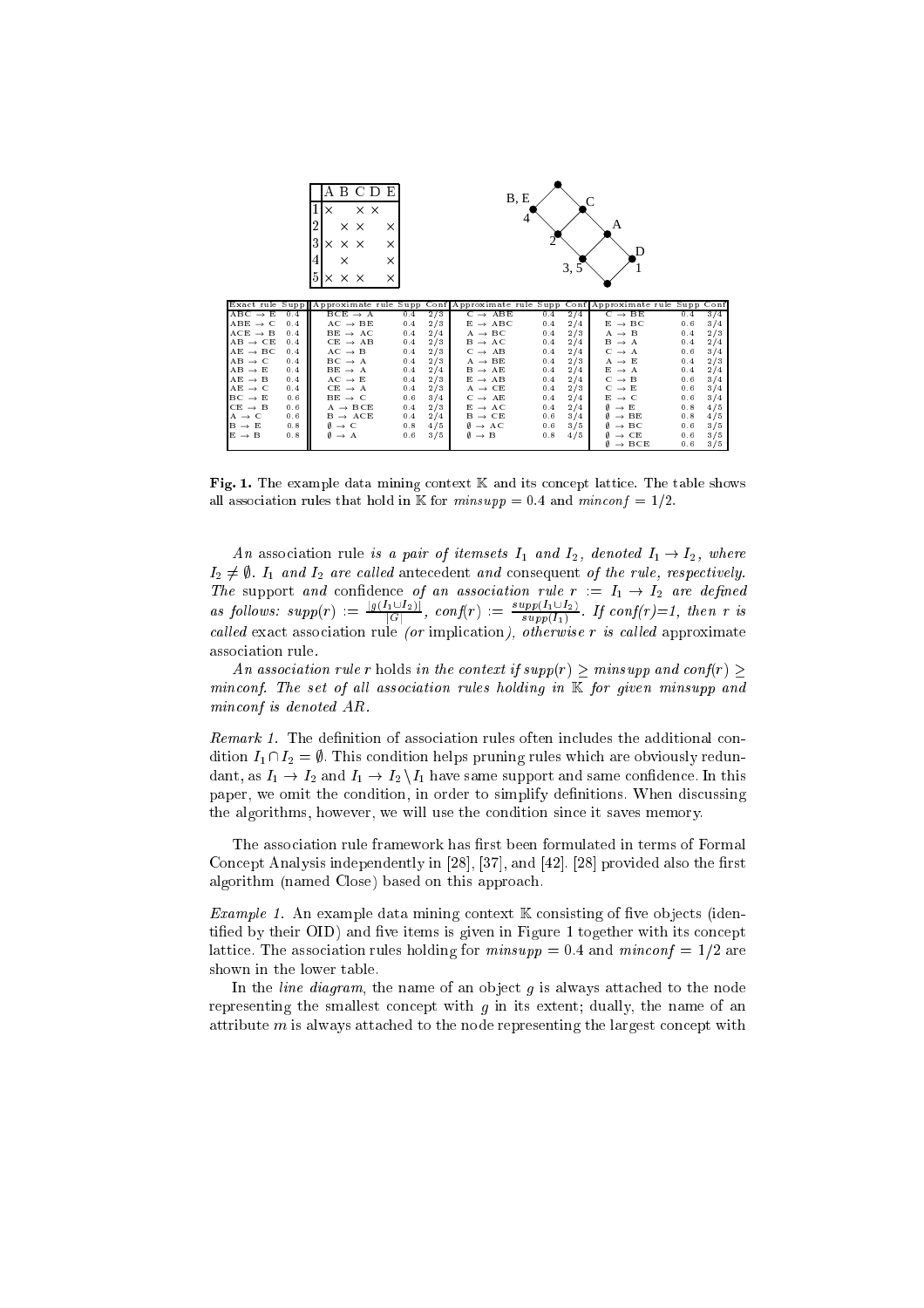m in its intent. This allows us to read the context relation from the diagram because an object q has an attribute  $m$  if and only if there is an ascending path from the node labeled by  $g$  to the node labeled by  $m$ . The extent of a concept consists of all objects whose labels are below in the diagram, and the intent consists of all attributes attached to concepts above in the hierarchy. For example, the concept labeled by 'A' has  $\{1, 3, 5\}$  as extent, and  $\{A, C\}$  as intent.

An example for an exact rule (implication) which holds in the context is  $\{A, B\} \rightarrow \{C, E\}$ . It can also be read directly in the line diagram: the largest on
ept having both A and B in its intent is the one labeled by 3 and 5, and it is below or equal to (here the latter is the case) the largest concept having both C and E in its intent. This impli
ation an be derived from two simpler implications, namely  ${A} \rightarrow {C}$  and  ${B} \rightarrow {E}$ . The aim of the frequent Duquenne-Guigues-basis which we introduce in the next section is to provide only a minimal, non-redundant set of implications to the user. That basis will in
lude the two simpler impli
ations.

At the end of this section, we give some simple facts about association rules. We will refer to them later as derivation rules.

**Lemma 1.** Rules 1 and 2 hold for  $\phi \in \{\text{conf}, \text{supp}\}.$ 

- 1.  $\phi(X \to Y) = \phi(X \to Y \setminus Z)$ , for all  $Z \subseteq X \subseteq M$ ,  $Y \subseteq M$ .
- 2.  $\phi(h(X) \to h(Y)) = \phi(X \to Y)$ , for all  $X, Y \subset M$ .
- 3.  $\text{conf}(X \to Y) = p \land \text{conf}(Y \to Z) = q \implies \text{conf}(X \to Z) = p \cdot q$ , for all frequent concept intents  $X \subset Y \subset Z$ .
- 3'.  $\text{supp}(X \to Z) = \text{supp}(Y \to Z)$ , for all  $X, Y \subseteq Z$ .
- 4.  $\operatorname{conf}(X \to X) = 1$ , for all  $X \subset M$ .

Proof. The proofs for the confidence are given in [23].

- 1.  $\text{supp}(X \to Y) = \text{supp}(X \to Y \setminus Z)$  follows from  $X \cup Y = X \cup (Y \setminus Z)$  and the definition of the support count.
- 2.  $\text{supp}(h(X) \to h(Y)) = \text{supp}(X \to Y)$  follows from  $g(h(X) \cup h(Y)) =$  $g(h(X)) \cap g(h(Y)) = g(f(g(X))) \cap g(f(g(Y))) = g(X) \cap g(Y) = g(X \cup Y)$  by using the facts  $g(f(g(X))) = g(X)$  and  $g(X \cup Y) = g(X) \cap g(Y)$  provided in  $[15]$ .

3'. 
$$
\text{supp}(X \to Z) = \frac{|g(X \cup Z)|}{|G|} = \frac{|g(Z)|}{|G|} = \frac{|g(Y \cup Z)|}{|G|} = \text{supp}(Y \to Z)
$$

#### 3 **Bases for Association Rules**

In this section, we recall the definition of *iceberg concept lattices* and show that one an derive all frequent itemsets and asso
iation rules from them. Then we characterize the *Duquenne-Guigues basis for exact association rules* and the Luxenburger basis for approximate asso
iation rules and show that all other asso
iation rules an be derived from these two bases.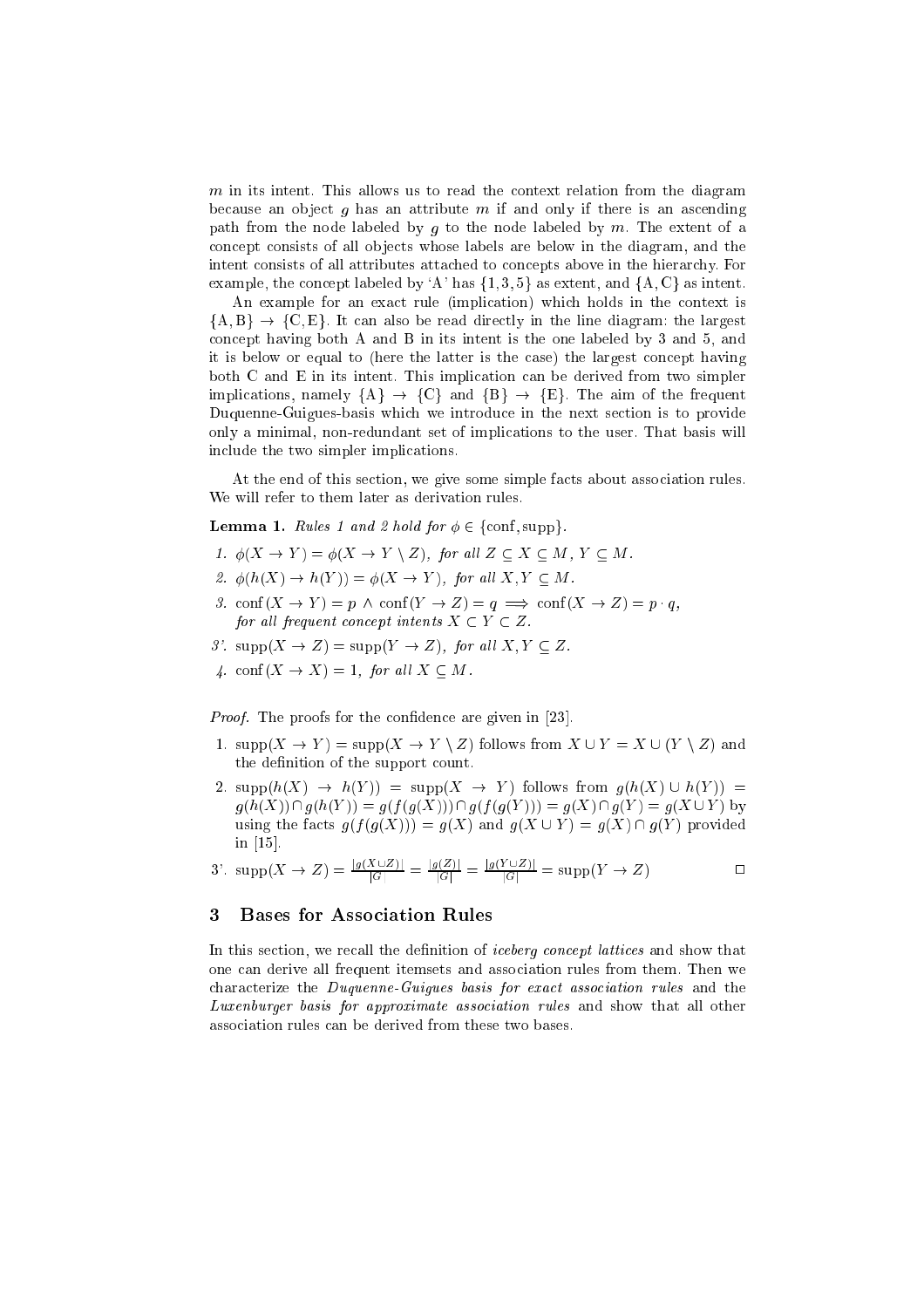

Fig. 2. Frequent closed itemsets extracted from K for  $minsupp = 0.4$ .

**Definition 3.** A concept  $(O, I)$  is called frequent concept if  $supp(I)$   $(=\frac{1}{|G|}) \ge$ minsupp. The set of all frequent concepts is called iceberg concept lattice. An *itemset I is called frequent intent (or frequent closed itemset) if it is intent of* a frequent concept  $(i. e., its support is at least minsupp).$  The set of all frequent closed itemsets in  $K$  is denoted FC.

*Example 2.* The frequent closed itemsets in the context  $\mathbb{K}$  for *minsupp*=0.4 are presented in Figure 2 together with the semi-lattice of all frequent concepts. Both the table and the diagram provide the same information. Note that, in general, the set of frequent concepts is not a lattice, but only a semi-lattice (consider e.g.  $minsupp= 0.5$  in the example).

**Lemma 2** ([31]). i) The support of an itemset I is equal to the support of the smallest closed itemset containing I, i.e.,  $supp(I) = supp(h(I)).$ 

 $\{i\}$  in the set of maximal frequent itemsets  $\{I\in I\mid \exists I\in I$  is  $I\subset I$   $\}$  is taen- $\emph{t}$ icai to the set of maximal frequent closed itemsets {1  $\in$  F  $\cup$  | p1  $\in$  F  $\cup$  : 1  $\subset$  1  $\}$ .

The next theorem shows that the set of frequent closed itemsets with their support is a small olle
tion of frequent itemsets from whi
h all frequent itemsets with their support and all association rules can be derived. I.e., it is a condensed representation in the sense of Mannila and Toivonen  $[24]$ . This theorem follows from Lemma 2.

**Theorem 1.** All frequent itemsets and their support, as well as all association rules holding in the dataset, their support, and their confidence can be derived from the set  $FC$  of frequent closed itemsets with their support.

#### $3.1$ Duquenne-Guigues Basis for Exact Association Rules

Next we present the Duquenne-Guigues basis for exact association rules. It is based on the following closure operator.

**Theorem 2.** The set  $FI\cup \{M\}$  is a closure system on M, and its related closure operator  $\overline{\phantom{x}}$  is given by  $\overline{I} := h(I)$  if supp $(I) \geq minsupp$  and  $\overline{I} := M$  else.

*Proof.* The set of all frequent itemsets together with  $M$  is a closure system, as well as the set of all concept intents. Hence  $FI\cup \{M\}$  is, as intersection of those two closure systems, also a closure system. The proof of the fact that  $\overline{\phantom{a}}$  is the orresponding losure operator is straightforward. <sup>2</sup> $\Box$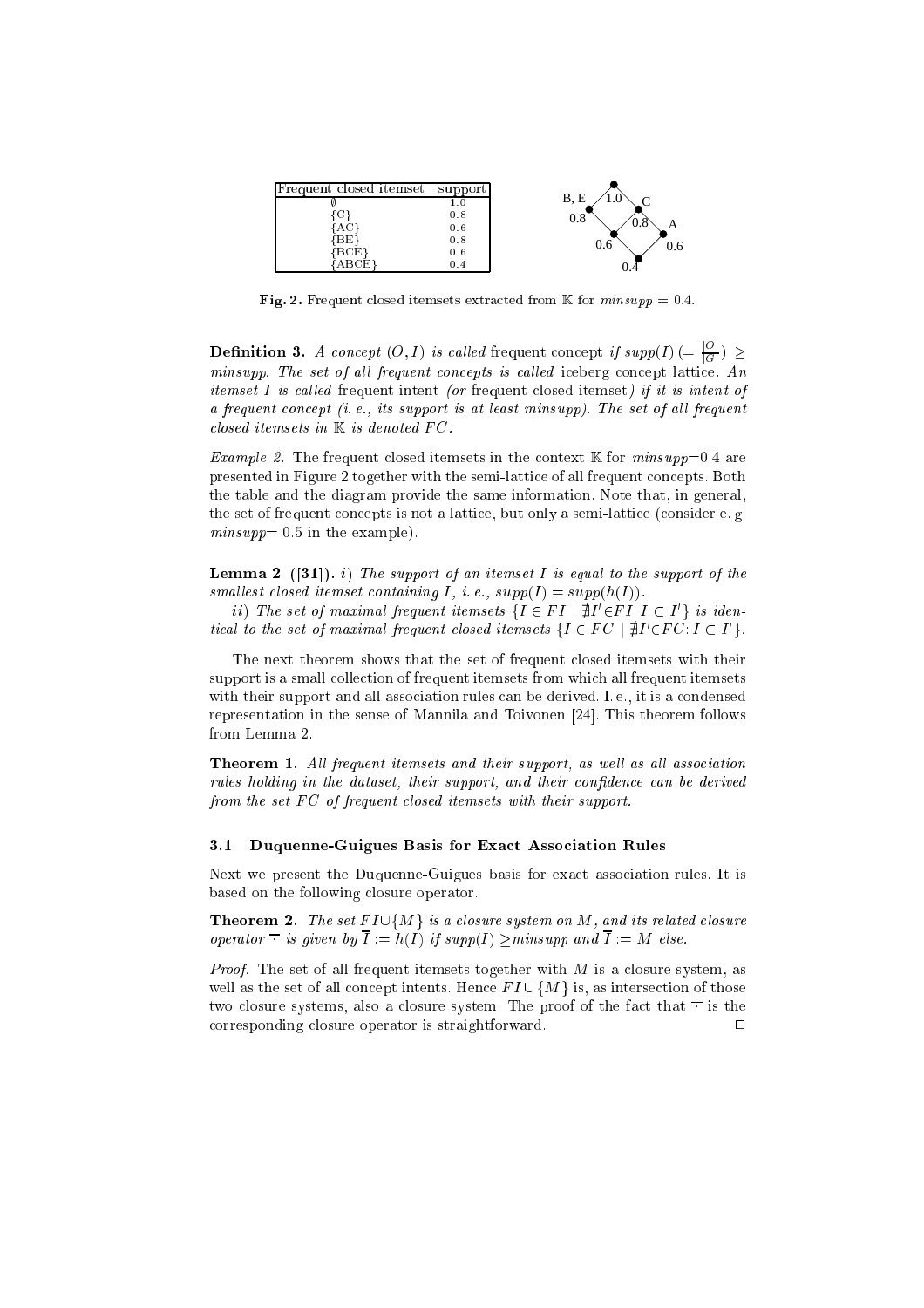Our basis adopts the results of  $[12]$  to the association rule framework, where additionally the support of the rules has to be onsidered.

**Definition 4.** An itemset  $I \subseteq M$  in  $\mathbb{K}$  is a  $\overline{\phantom{a}}$ -pseudo-closed itemset (or pseudoclosed itemset for short)  $^{\circ}$  U I  $\neq$  1 and for all pseudo-closed itemsets J with  $J \subset I$ , we have  $\overline{J} \subset I$ . The set of all frequent pseudo-closed itemsets in K is denoted FP, the set of all infrequent pseudo-closed itemsets is denoted IP. In the (unlikely) case that all itemsets are frequent except the whole set  $M$ , we let  $IP := \{M\}$  (in order to distinguish this situation from the one where all itemsets are frequent).

The Duquenne-Guigues basis for exa
t asso
iation rules (or frequent Duquenne-Guigues basis) is defined as the tuple  $FDG := (\mathcal{L}, IP)$  with  $\mathcal{L} := \{I_1 \rightarrow$  $h(I_1) | I_1 \in FP$  and IP as defined above.

**Theorem 3.** From the Duquenne-Guigues basis for exact association rules one can derive all exact association rules holding in the dataset by applying the following rules. Rules *ii*) to *iv*) can be applied to  $\mathcal L$  as long as they do not contra $dict(i).$ 

- i) If there exists  $I \in IP$  with  $I \subseteq I_1 \cup I_2$ , then  $I_1 \rightarrow I_2$  does not hold (because its support is too low).
- ii)  $X \to X$  holds.
- iii) If  $X \to Z$  holds, then also  $X \cup Y \to Z$ .
- iv) If  $X \to Y$  and  $Y \cup Z \to W$  hold, then also  $X \cup Z \to W$ .

*Proof.* We only sketch the proof here, which applies results of  $[12]$  (see also  $[15]$ ). One has to check that  $\mathcal{L} \cup \{I \rightarrow M \mid I \in IP\}$  is the Duquenne-Guigues-basis (in the traditional sense, cf. to [12, 15]) of the closure system  $FC \cup \{M\}$ . Rule (i) reflects the implications of the form  $I \to M$ .  $\Box$ 

The Duquenne-Guigues basis for exa
t asso
iation rules is not only minimal with respect to set inclusion, but also minimal with respect to the number of rules in L plus the number of elements in IP , sin
e there an be no omplete set with fewer rules than there are frequent pseudo-closed itemsets  $[12, 15]$ . Observe that, although it is possible to derive all exa
t asso
iation rules from the Duquenne-Guigues basis, it is not possible in general to determine their support.<sup>4</sup>

*Example 3.* The set of frequent pseudo-closed itemsets of K for  $minsupp=0.4$ and  $minconf=1/2$  is  $FP = \{\{A\}, \{B\}, \{E\}\}\$ , the set of infrequent pseudo-closed itemsets is  $IP = \{\{D\}\}\.$  The Duquenne-Guigues basis is presented in Figure 3.

t we do not consider pseudo-closed itemsets with respect to other closure operators  $\,$ than  $\overline{\phantom{a}}$  (especially not with respect to h) in this paper.

 $\,$  -Even if the support for all rules in the basis is known. With the knowledge about all frequent losed itemsets and their support however, this is possible (see Theorem 1).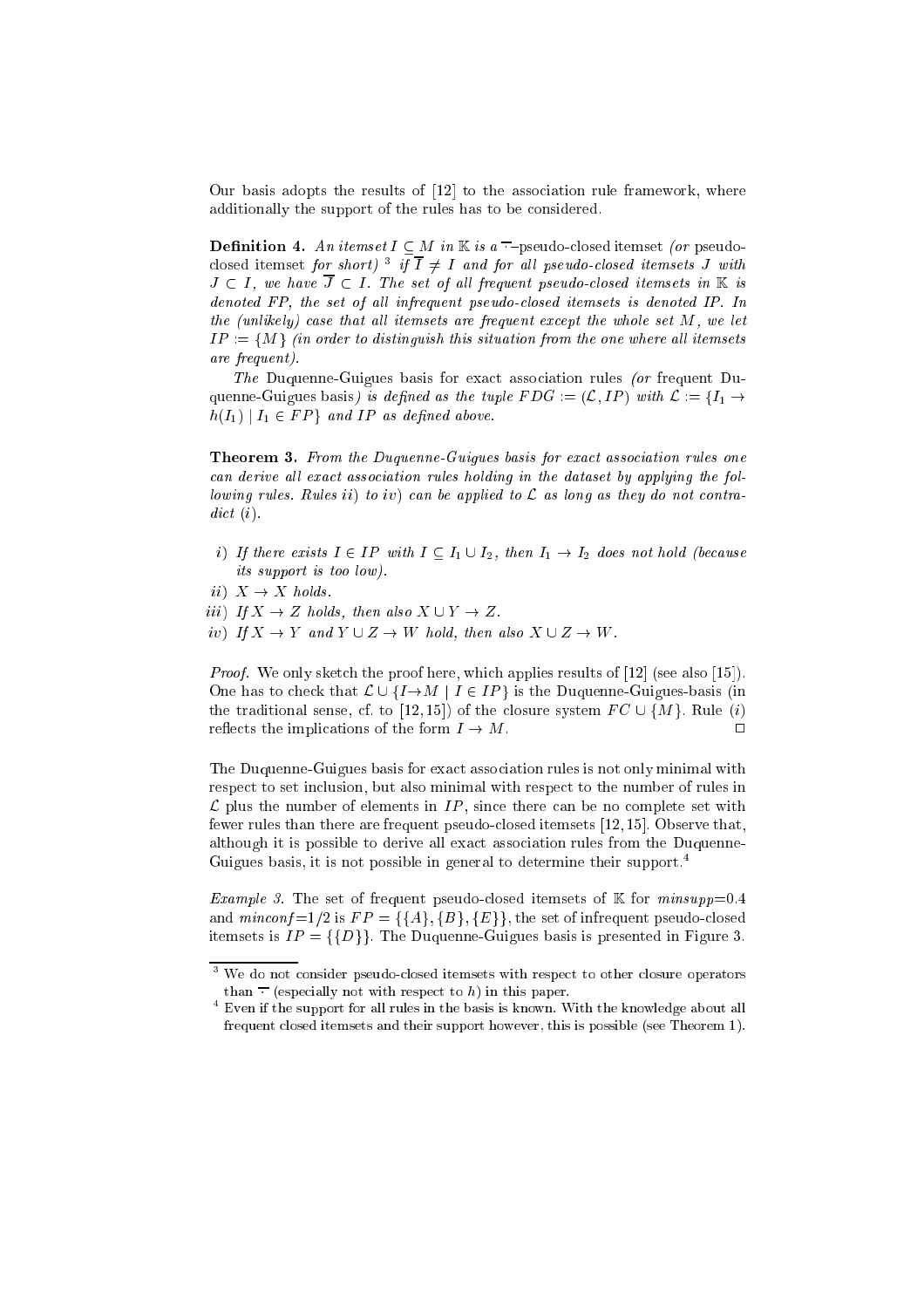### 3.2 Luxenburger Basis for Approximate Asso
iation Rules

In  $[22, 23]$ , M. Luxenburger discusses bases for partial implications. A *partial* implication is an association rule where the support is not considered. He observed that it is sufficient to consider rules between concept intents only, since  $\text{conf}(X \to Y) = \text{conf}(h(X) \to h(Y)).$  However, his derivation process does not only onsist of dedu
tion rules whi
h an be applied in a straightforward manner, but it requires to solve a system of linear equations.

In the KDD process, however, we have to consider the trade-off between the amount of information presented to the user, and the degree of its explicitness. The appearan
e of the system of linear equations indi
ates that Luxenburger's results are in favor for a minimal amount of information presented, and against a higher degree of explicitness. As one of the requirements to KDD is that the results should be "ultimately understandable" [13], we want to emphasize more on the explicitness of the results. Therefore we restrict now the expressiveness of the derivation pro
ess. This for
es the asso
iation rules presented to the user to be more explicit.<sup>5</sup>

In the sequel, we consider the derivation rules given in Lemma 1. We present a basis for the approximate asso
iation rules for these derivation rules.

**Definition 5.** The Luxenburger basis for approximate association rules is given by  $LB := \{(r, \text{supp}(r), \text{conf}(r)) \mid r = I_1 \rightarrow I_2, I_1, I_2 \in FC, I_1 \prec I_2, \text{conf}(r) \geq I_1\}$ minconf,  $supp(I_2) \geq minsupp$ .

**Theorem 4.** From the Luxenburger basis LB for approximate association rules one can derive all association rules holding in the dataset together with their support and their confidence by using the rules given in Lemma 1. Furthermore, LB is minimal (with respect to set inclusion) with this property.

*Proof.* In order to determine if an association rule  $r := I \rightarrow J$  holds in a context (and for determining its support and its confidence) one can consider the rule  $I \rightarrow J$  with  $I := n(I)$  and  $J := n(I \cup J)$  which has (by Rules 1  $\&$  $\Delta$ ) the same support and the same confidence. If  $I_1 = J$ , then  $\mathit{conj}(T) = 1$ and  $supp(r) = supp(1)$ . If  $1 \neq J$ , then exists a path of approximate rules, i.e., there are frequent closed itemsets  $I_1, \ldots, I_n$  with  $I_i \rightarrow I_{i+1} \in LB$  and  $I = I_1$  and  $I_n = J$  . Support and connuence of r can now be determined by  $supp(r) = supp(I_n)$  (Rule 3') and  $conf(r) = \prod_{i=1}^{n-1} conf(I_i \rightarrow I_{i+1})$  (Rule 3).

Now we show the minimality of LB. Let  $r := I \rightarrow J \in LB$ . We show that the confidence of r cannot be derived from  $LB \setminus \{r\}$  by applying the rules of Lemma 2. Rule 1 cannot be applied forward since  $J$  already contains  $I$ . It cannot be applied backward because of  $I \prec J$ . Rule 2 cannot be applied forward since  $I = h(I)$  and  $J = h(J)$ . It cannot be applied backward as LB contains only rules with closed antecedent and closed consequent. Rule 3 cannot be applied since there is no  $K \subset M$  with  $I \to K \in LB \setminus \{r\}$  and  $K \to J \in LB \setminus \{r\}$  (because of  $I \prec J$ ). Rule 4 cannot be applied since  $I \neq J$ .  $\Box$ 

that in the KDD setting the user will never actually perform longer series of inferen
e steps.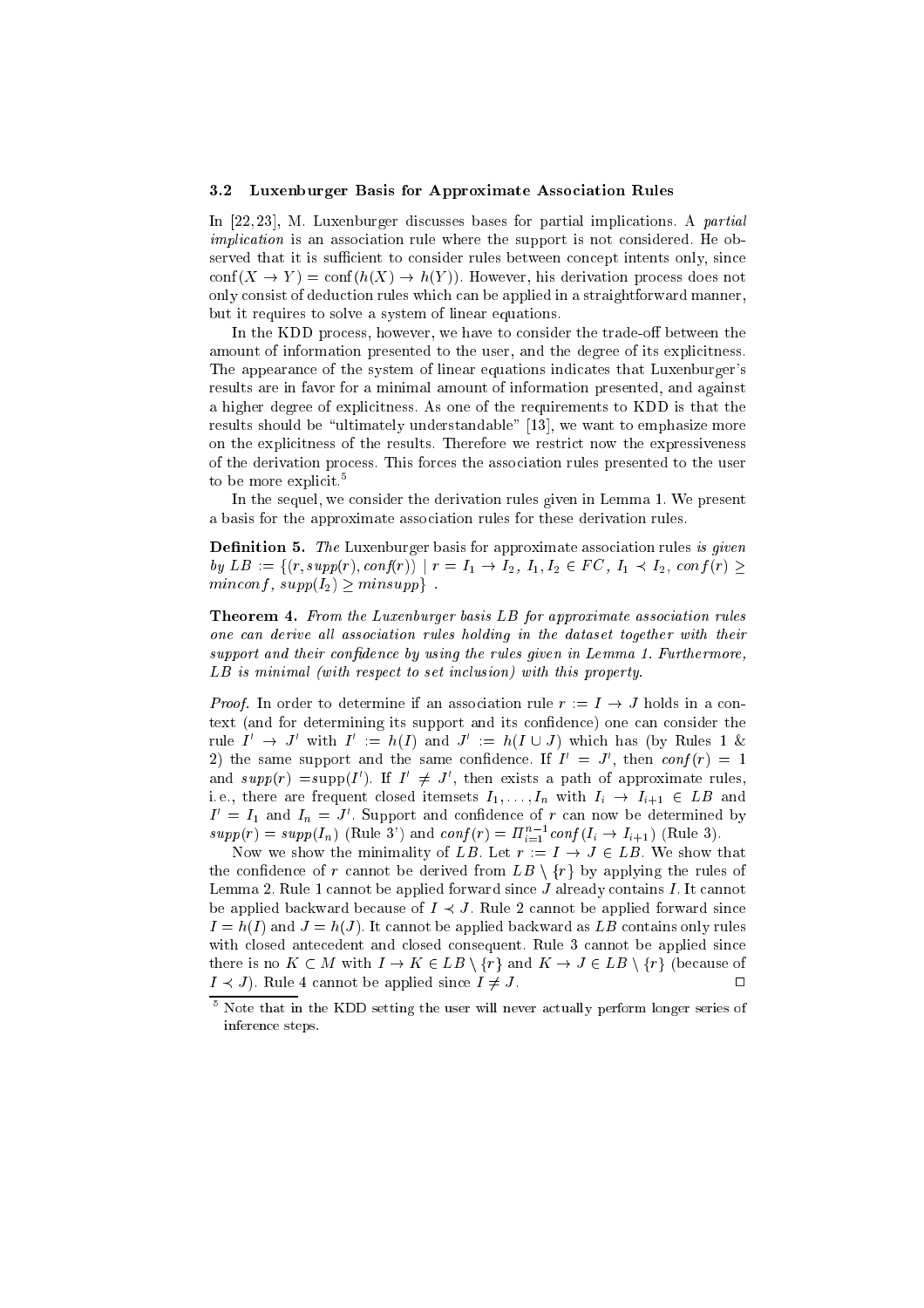

Fig. 3. Duquenne-Guigues and Luxenburger bases for  $minsupp=0.4$  and  $minconf=1/2$ .

Remark 2. A basis in the sense of  $[23]$  is a maximal spanning tree of our basis (when considered as *undirected* graph) containing at most one rule with  $M$  as on
lusion.<sup>6</sup>

*Example 4.* The Luxenburger basis for approximate association rules of  $K$  for  $minsupp=0.4$  and  $minconf=1/2$  is also presented in Figure 3. It provides the same information as the list in Figure 1, but in a more condensed form. The Luxenburger basis is visualized in the line diagram in Figure 3: From its denition it is clear, that each approximate rule in the basis corresponds to  $(at \text{ most})^7$ one edge in the diagram. The edge is labeled by the confidence of the rule (as a fraction), and its lower vertice is labeled by its support (as a rational). Implications (exa
t rules) an be read in the diagram in the standard way des
ribed in Section 2.

As example for the proof of Theorem 4, let us check if  ${B} \rightarrow {A}$  holds in the context for  $minsupp=0.4$  and  $minconf=1/2$ . We have  $I := {B}$  and  $J := \{A\}$ . The smallest frequent closed itemset containing B is  $I^- := \{B, E\}$ and the smallest one containing A and B is  $J^- := \{A, D, C, E\}$ . In the diagram,  $\scriptstyle\rm I$  and  $\scriptstyle\rm J$  are always represented by the largest concepts which are below all attributes in 1 and 10J, resp. Between the two concepts we find the path  $I_1 := I$  ,  $I_2 := \{B, C, E\}$ , and  $I_3 := J$  . Hence  $supp(B \to A) = supp(J) = 0.4$  > minsupp and  $\text{conf}(B \to A) = \text{conf}(I_1 \to I_2) \text{ conf}(I_2 \to I_3) = 3/4 \cdot 2/3 = 2/4 \geq \text{minconf},$ which means that the rule holds.

#### $\overline{\mathbf{4}}$ 4 Algorithms for Computing the Bases

The algorithms presented in this paper assume that the iceberg concept lattice is already computed. There are several algorithms for computing iceberg concept

 $\top$  The second condition is negligible in KDD, as it follows directly from minsupp  $>0$  %. . In general, there may be edges which do not represent any rule in the Luxenburger basis. Consider for instance  $minconf = 7/10$ . In this case, the two lowest edges would

not stand for a valid approximate rule, and would hen
e not be labelled.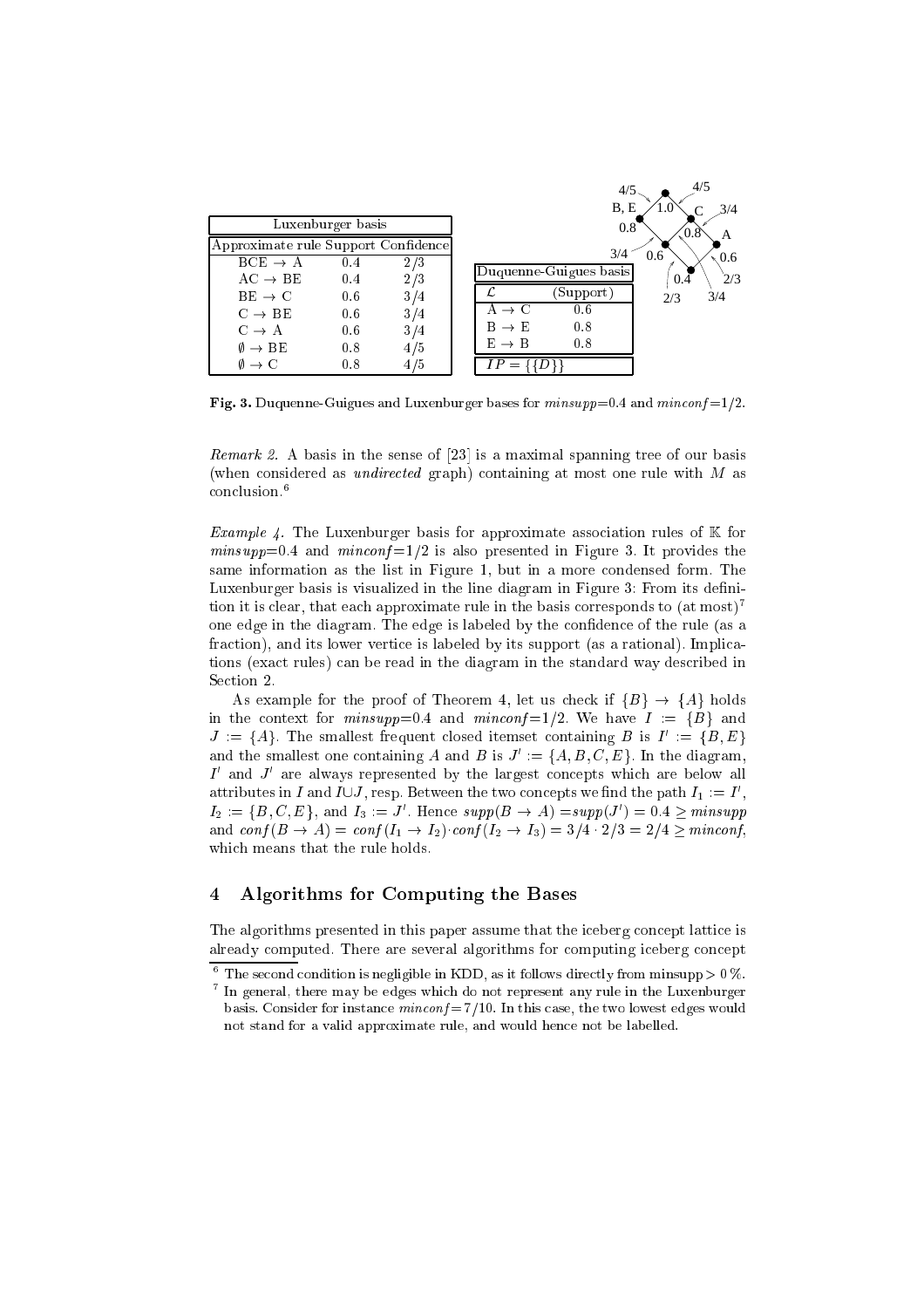Algorithm 1 Generating the Duquenne-Guigues basis with Gen-FDG.

 $\overline{1)}$   $\mathcal{L} \leftarrow \{\},\$ 2) if  $(FC_0 = \{\})$  then  $FP_0 \leftarrow \emptyset;$ 3) else  $FP_0 \leftarrow \{\};$ 4) for  $(i \leftarrow 1; i \leq k; i++)$  do begin 5)  $FP_i \leftarrow FI_i \setminus FC_i;$ 6) for all  $L \in FP_i$  do begin 7)  $pseudo \leftarrow true;$ 8) for all  $P \in FP_j$  with  $j < i$  do begin 9) if  $(P \subset L)$  and  $(P \text{ closure } \not\subseteq L)$ 10) then do begin 11)  $pseudo \leftarrow false;$ 12)  $FP_i \leftarrow FP_i \setminus \{L\};$ endif 13) endif 14) end 15) if  $(pseudo = true)$  then L.closure  $\leftarrow \min_{C} (\{C \in FC_{j>i} \mid L \subseteq C\})$ ;  $16)$ end 17) end 18) for all  $P \in \bigcup_{i=1}^n FP_i$  do  $\mathcal{L} \leftarrow \mathcal{L} \cup \{P \rightarrow (P.\text{closure}\backslash P)\};$ 19)  $IP \leftarrow \emptyset$ ; 20) for all  $L \in M I$  do  $IP \leftarrow IP \cup \{L$  -closure(1)  $\}$ ; 21)  $IP \leftarrow \min_{\subset} IP;$ 

lattices: the algorithm Close for strongly correlated data [31], the algorithm A-Close for weakly correlated data [30], the algorithms  $CLOSET$  [32],  $ChARM$  [43], and TITANIC [38, 39]. The algorithm PASCAL  $[6]$  computes all (closed and nonclosed) frequent itemsets, but can be upgraded to determine also their closures with almost no additional computation time by using the fact that, for  $I \subseteq M$ ,

$$
h(I) = I \cup \{ m \in M \setminus I \mid supp(I) = supp(I \cup \{ m \}) \} .
$$

When the iceberg concept lattice is computed, then the Duquenne-Guigues basis and finally the Luxenburger basis are computed.

### 4.1 Generating the Duquenne-Guigues basis for Exa
t Asso
iation Rules with Gen-FDG

In this section, we present an algorithm that determines the Duquenne-Guigues basis using the i
eberg on
ept latti
e. This algorithm (whi
h has not been presented before) implements Definition 4. As it needs to know the closure of frequent itemsets, it is best applied after an algorithm like PASCAL with the modification mentioned above, ChARM, or CLOSET.

The pseudoode is given in Algorithm 1. The algorithm takes as input the sets F II – i i ditterment itemsets and the frequent itemsets and the frequent items of the frequent items sets F Ci o i i k, sets and the frequent itemsets and the frequent  $\sim$ It first computes the frequent pseudo-closed itemsets iteratively (steps 2 to 17). In steps 2 and 3, the empty set is examined. (It must be either a closed or a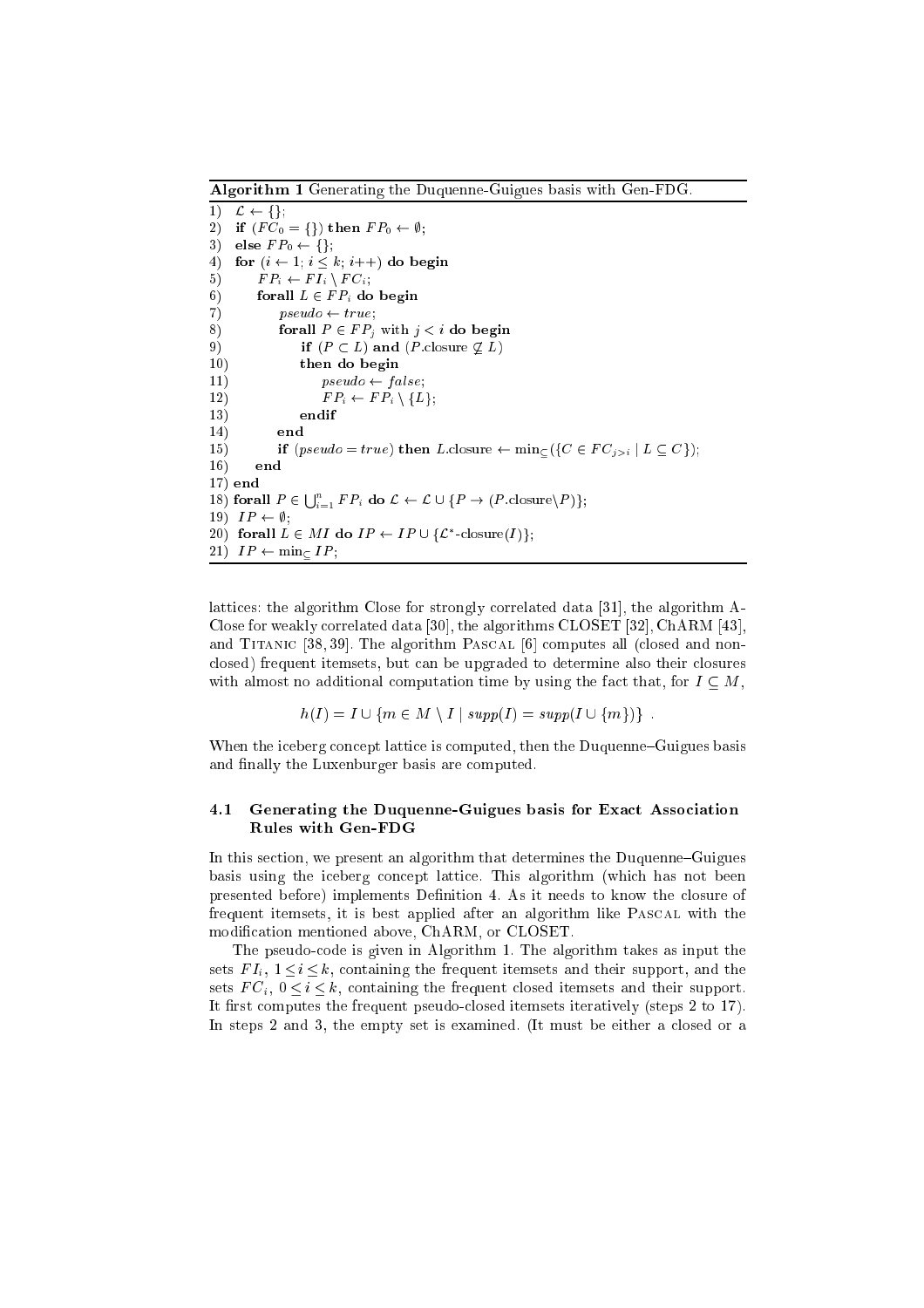**Algorithm 2** Function  $L$  -closure reads  $\Lambda$  and returns its  $L$  -closure  $L$  ( $\Lambda$ ).  $1)$   $Y \leftarrow X;$ 2) for  $(i \leftarrow 1; i = n; i++)$  do *i*.used  $\leftarrow$  false; 3) repeat 4) changed  $\leftarrow false;$ 5) If Subsets $(IP, Y) \neq \emptyset$  then begin  $Y \leftarrow M$ ; changed $\leftarrow true$  end 6) else for  $(i \leftarrow 1; i \leq n; i + +)$  do 7) if  $X_i \subset Y$  then begin  $Y \leftarrow Y \cup Y_i$ ; changed  $\leftarrow true$  end 8) until not hanged; 9) return Y

pseudo-closed itemset by definition.) The loop from step 4 to 17 is a direct implementation of Definition 4 for the frequent pseudo-closed itemsets. The frequent pseudolosed i-itemsets, their losure and their support are stored in F Pi . They are used to generate the set  $\mathcal L$  of implications of the Duquenne-Guigues basis for exact association rules DG (step 18).

The set of infrequent pseudolosed itemsets is determined in steps 19 to 21 using the function  $\mathcal{L}$  -closure (Algorithm 2). This function uses the fact that, for a given losure system, the set of all losed or pseudolosed sets forms again a closure system [14]. Hence one can generate all closed sets and pseudo-closed sets iteratively by using the corresponding closure operator  $\mathcal{L}^*$ -closure $(Z) := \bigcup_{i=0}^\infty Z_i$ with  $Z_0 := Z$  and  $Z_{i+1} := Z_i \cup \bigcup \{Y|X \rightarrow Y \in \mathcal{L}, X \subset Z_i\}$  [14]. The set  $\mathcal L$  of implications has the form  $\mathcal{L} = \{X_1 \to Y_1, \ldots, X_n \to Y_n\}.$ 

### 4.2 Generating the Luxenburger Basis for Approximate Asso
iation Rules with Gen-LB

The pseudo-code generating the Luxenburger basis for approximate association rules is presented in Algorithm 3. The algorithm takes as input the sets F Ci , ,  $0 \leq i \leq k$ , containing the frequent closed itemsets and their support. The output of the algorithm is the Luxenburger basis for approximate association rules LB.

The algorithm iteratively considers all frequent closed itemsets  $L \in FC_i$ for  $2 \leq i \leq k$ . It determines which frequent closed itemsets  $L' \in \Box$  $\iota$   $\iota$   $\iota$   $\iota$   $\iota$ are covered by  $L$  and generates association rules of the form  $L\ \rightarrow L\ \setminus L\$  that nave sumclent connuence. During the  $i^{\ldots}$  iteration, each itemset L in  $r \cup_i$  is onsidered (steps 3 to 13). For each  $\mathcal{N}$  is the set  $\mathcal{N}$ frequent losed j-itemsets in F Cj that are subsets of <sup>L</sup> is reated (step 4). Then, all these subsets of  $L$  are considered in decreasing order of their sizes (steps  $5$ to 12). For each of these subsets  $L \in S_i$ , the confluence of the approximate association rule  $r := L \rightarrow L \setminus L$  is computed (step 7). If the comidence of r is sumcient,  $r$  is inserted into  $L B$  (step 9) and all subsets  $L$  of  $L$  are removed for  $\mathcal{S}_i$  , for  $i$  ,  $j$  ,  $i$  ,  $j$  ,  $j$  ,  $j$  ,  $j$  ,  $j$  ,  $j$  ,  $j$  ,  $i$  ,  $j$  ,  $j$  ,  $j$  ,  $j$  ,  $j$  ,  $j$  ,  $j$  ,  $j$  ,  $j$  ,  $j$  ,  $j$  ,  $j$  ,  $j$  ,  $j$  ,  $j$  ,  $j$  ,  $j$  ,  $j$  ,  $j$  ,  $j$  ,  $j$  ,  $j$  ,  $j$ all rules of the Luxenburger basis for approximate asso
iation rules. The proof of the correctness of the algorithm is given in  $[27]$ .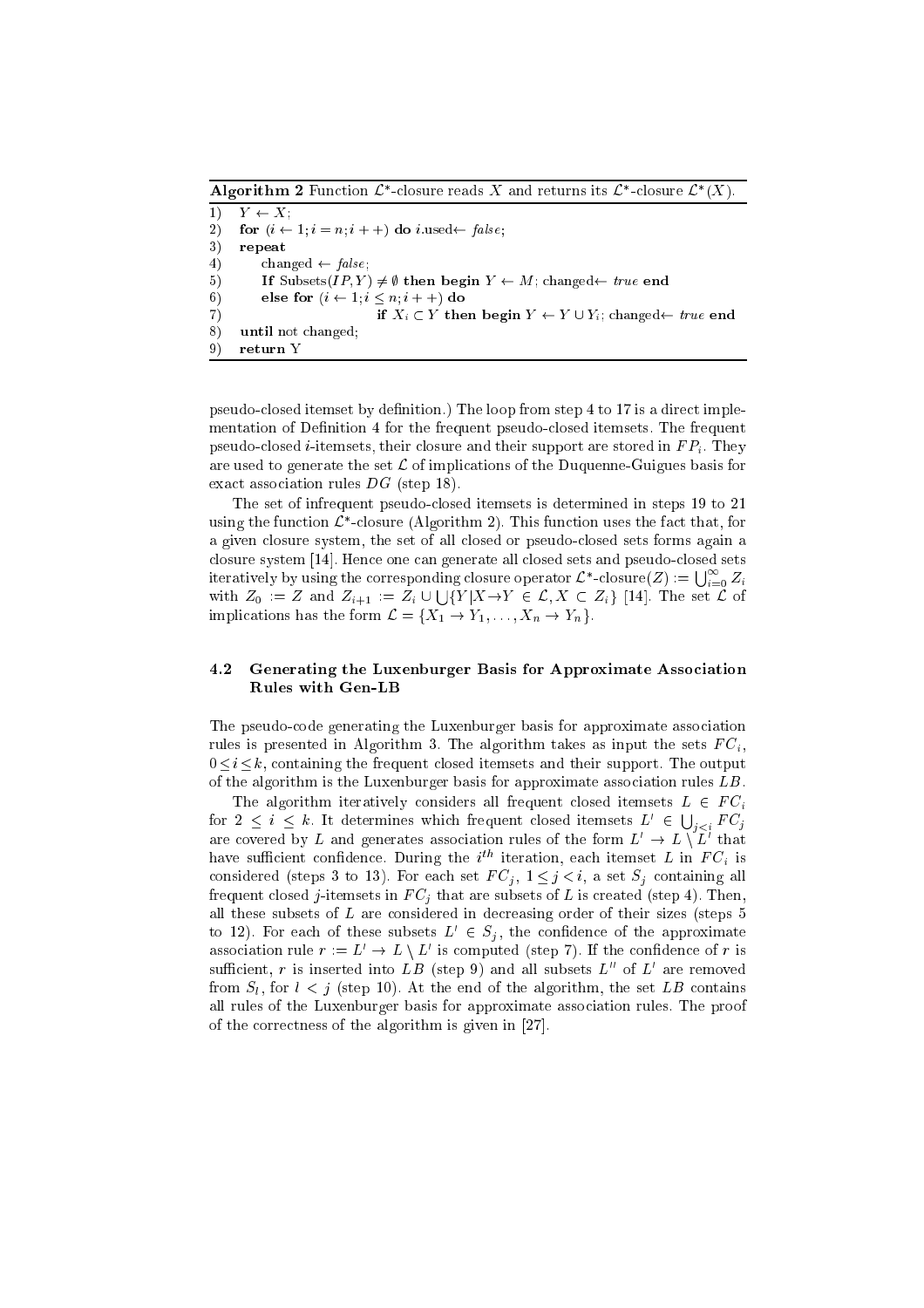| Algorithm 3 Generating the Luxenburger basis with Gen-LB. |                                                                                                    |  |  |
|-----------------------------------------------------------|----------------------------------------------------------------------------------------------------|--|--|
| 1)                                                        | $LB \leftarrow \{\}.$                                                                              |  |  |
| 2)                                                        | for $(i \leftarrow 2; i \leq k; i++)$ do begin                                                     |  |  |
| 3)                                                        | forall $L \in FC_i$ do begin                                                                       |  |  |
| 4)                                                        | for $(j \leftarrow 0; J \leftarrow i; j++)$ do $S_j \leftarrow$ Subsets $(FC_j, L);$               |  |  |
| 5)                                                        | for $(j \leftarrow i-1; J \geq 1; j \geq -1)$ do begin                                             |  |  |
| 6)                                                        | forall $L' \in S_i$ do begin                                                                       |  |  |
| 7)                                                        | $conf \leftarrow L$ support / L' support;                                                          |  |  |
| 8)                                                        | if (conf > minconf)                                                                                |  |  |
| 9)                                                        | then $LB \leftarrow LB \cup \{(L' \rightarrow (L \setminus L'), L.\text{support}, conf)\};$        |  |  |
| 10)                                                       | for $(l \leftarrow j; l \geq 1; l --)$ do $S_l \leftarrow S_l \setminus \text{Subsets}(S_l, L')$ ; |  |  |
| 11)                                                       | end                                                                                                |  |  |
| 12)                                                       | end                                                                                                |  |  |
| 13)                                                       | end                                                                                                |  |  |
| 14)                                                       | end                                                                                                |  |  |

#### $\overline{5}$ 5 Experimental Results

We have preformed several experiments on synthetic and real data. The chara
teristi
s of the datasets used in the experiments are given in Table 1. These datasets are the T10I4D100K synthetic dataset that mimics market basket data,<sup>8</sup> the C20D10K and the C73D10K census datasets from the PUMS sample file,<sup>9</sup> and the MUSHROOMS dataset describing mushroom characteristics.<sup>10</sup> In all experiments, we attempted to choose significant minimum support and confidence threshold values. We varied these thresholds and, for each couple of values, we analyzed rules extra
ted in the bases.

Table 1. Datasets.

| Name         |         | Number of objects Average size of objects Number of items |       |
|--------------|---------|-----------------------------------------------------------|-------|
| [T10I4D100K] | 100,000 |                                                           | 1.000 |
| MUSHROOMS    | 8.416   | 23                                                        | 127   |
| C20D10K      | 10.000  | 20                                                        | 386   |
| C73D10K      | 10.000  | 73                                                        | 2.177 |

Number of Rules. Table 2 compares the size of the Duquenne-Guigues basis for exa
t rules with the number of all exa
t asso
iation rules, and the size of the Luxenburger basis for approximate rules with the number of all approximate rules. In the case of weakly correlated data (T10I4D100K), no exact rule is generated. The reason is that in su
h data all frequent itemsets are frequent

<sup>8</sup> http://www.almaden.ibm.
om/
s/quest/syndata.html

<sup>.</sup> ftp://itp2.cc.ukans.edu/pub/ippr/census/pums/pums90ks.zip

 $\sim$  10.770.000 ftp.ics.uci.edu/~cmerz/mldb.tar.Z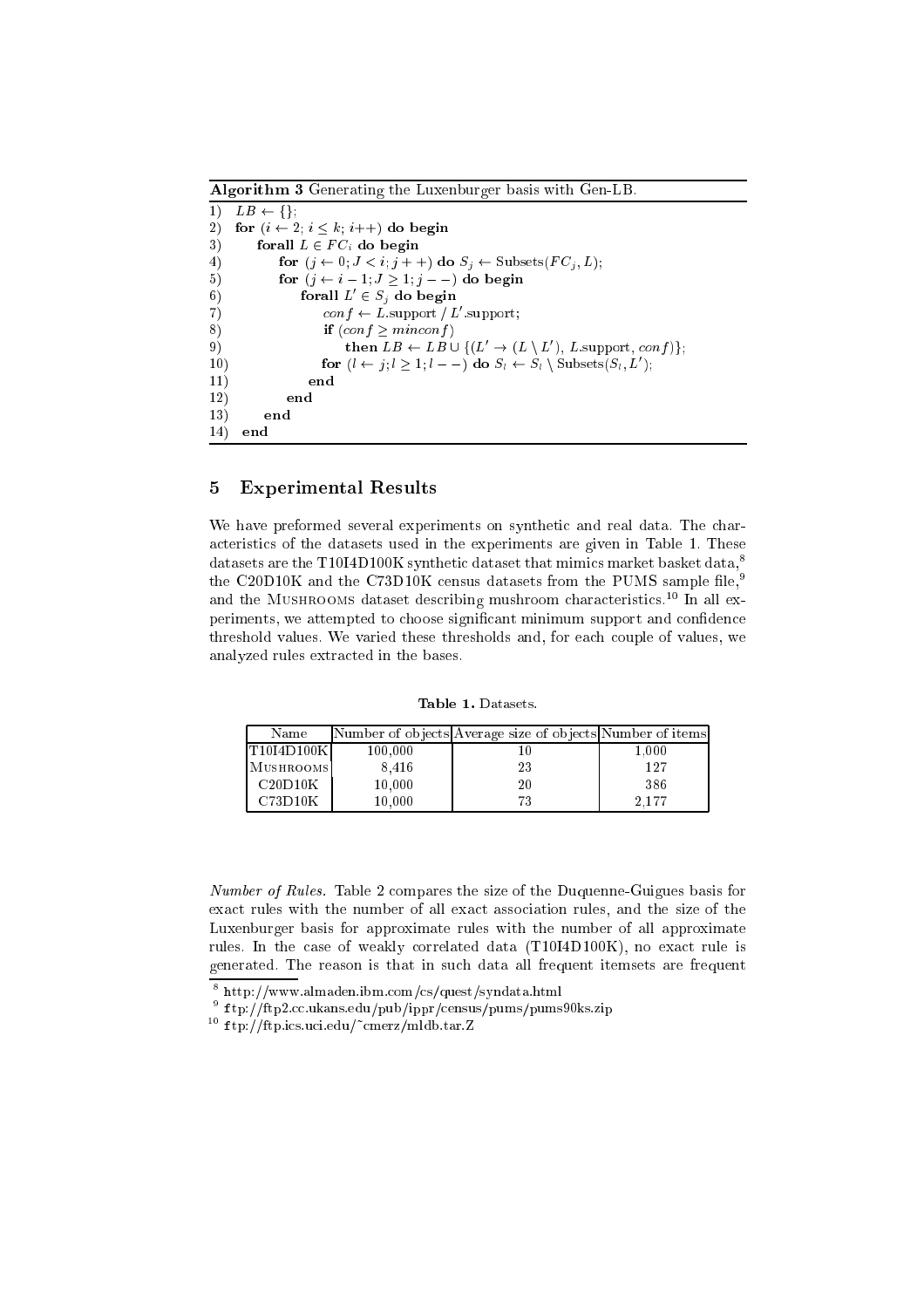| Dataset          | Exact    | DG.      |         | Approximate | Luxenburger |
|------------------|----------|----------|---------|-------------|-------------|
| (Minsupp)        | rules    | basis    | Minconf | rules       | basis       |
|                  |          |          | $90\%$  | 16,269      | 3.511       |
| T10I4D100K       | $\theta$ | $\theta$ | 70%     | 20,419      | 4,004       |
| $(0.5\%)$        |          |          | $50\%$  | 21,686      | 4,191       |
|                  |          |          | 30%     | 22,952      | 4,519       |
|                  |          |          | $90\%$  | 12,911      | 563         |
| <b>MUSHROOMS</b> | 7,476    | 69       | 70%     | 37,671      | 968         |
| $(30\%)$         |          |          | $50\%$  | 56,703      | 1,169       |
|                  |          |          | 30%     | 71,412      | 1,260       |
|                  |          |          | $90\%$  | 36.012      | 1,379       |
| C20D10K          | 2,277    | 11       | 70%     | 89.601      | 1,948       |
| $(50\%)$         |          |          | $50\%$  | 116,791     | 1,948       |
|                  |          |          | 30%     | 116,791     | 1,948       |
|                  |          |          | 95%     | 1,606,726   | 4,052       |
| C73D10K          | 52,035   | 15       | $90\%$  | 2,053,896   | 4,089       |
| $(90\%)$         |          |          | 85%     | 2,053,936   | 4,089       |
|                  |          |          | 80%     | 2,053,936   | 4,089       |

Table 2. Number of exact and approximate association rules compared with the number of rules in the Duquenne-Guigues and Luxenburger bases.

closed itemsets. However, the Luxenburger basis is relatively small compared to the number of all rules, since only immediate neighbors with respect to the subset order (and not arbitrary pairs of sets) are onsidered. In the ase of strongly orrelated data (Mushrooms, C20D10K and C73D10K), the ratio between the size of the bases to the number of all rules whi
h hold is mu
h smaller than in the weekly orrelated ase, be
ause here only few of the frequent itemsets are closed and have to be considered.

Relative Performance. Our experiments also show that in all cases the execution time of Gen-FDG and Gen-LB are insignificantly small compared to those of the computation of the iceberg concept lattice, since both algorithms need not access the database. We can conclude that without additional computation time (compared to other approaches, like e.g. Apriori) our approach not only computes all frequent closed itemsets but also the two bases described in Section 2.

## 6 Outlook

In this paper, we introduced bases which significantly reduce the number of assoiation rules presented to the user without losing any information; and provided algorithms for computing them. This work is currently extended in different directions:

Integrating reduction methods. Templates, as defined in  $[4, 21]$ , can directly be used for extracting all association rules matching some user specified patterns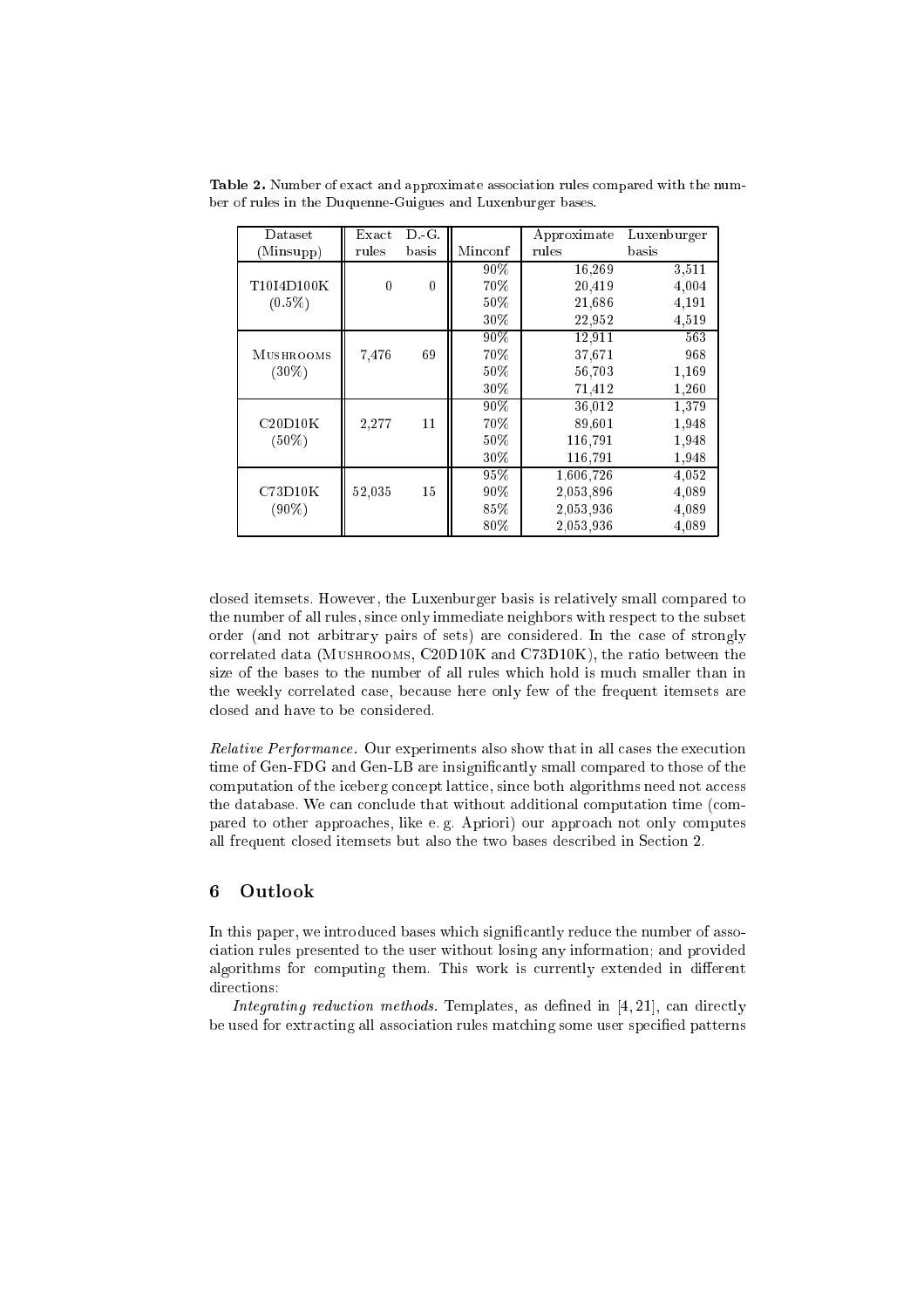from the bases. Information in taxonomies and ontologies asso
iated with the dataset can also be integrated in the process as proposed in  $[17, 34]$  for extracting bases for generalized (multi-level) asso
iation rules. Integrating item onstraints  $[8, 26, 35]$  and statistical measures  $[10]$  in the generation of bases requires further work.

Integration of association rule visualization in Conceptual Information Systems. Using the technique of conceptual scaling, Conceptual Information Systems present the information ontained in large databases to the user in on
eptual hierarchies of a manageable size  $[40, 36, 18]$ . We work on exploiting this visualization te
hniques for presenting also asso
iation rules to the user.

Supporting the creation of new concepts in Description Logics. In Description Logi
s, urrently approa
hes are dis
ussed to support the domain expert in creating new concepts which regroup more specific similar concepts [3]. Those approa
hes extend the partial order of the on
epts in the terminology to a lattice and suggest new concepts to the user. Since the more specific concepts are often defined incoherently, the user is often interested in only approximate relationships between those concepts, and on a general level only. It is planned to adapt the bases and the algorithms presented in this paper to that task.

### Referen
es

- databases. *Proc. SIGMOD Conf.*, 1993, 207-216
- $\mathcal{D}$ R. Agrawal and R. Srikant. Fast algorithms for mining association rules. Proc. VLDB Conf., 1994, 478-499 (Expanded version in IBM Report RJ9839)
- 3. F. Baader, R. Molitor: Building and structuring Description Logic knowledge bases using least  $Structures: Logical, Linguistic, and Computational Issues. Proc. ICCS 2000. LNAI 1867,$ Springer, Heidelberg 2000, 292-305
- $gent Information Systems 9(1), 1997, 7-32$
- 5. Y. Bastide, N. Pasquier, R. Taouil, G. Stumme, L. Lakhal: Mining minimal non-redundant asso
iation rules using frequent losed itemsets. In: J. Lloyd, V. Dahl, U. Furba
h, M. Kerber, K.-K. Lau, C. Palamidessi, L. M. Pereira, Y. Sagiv, P. J. Stuckey (Eds.): Computational Logic - CL 2000. Proc. 1st Intl. Conf. on CL (6th Intl. Conf. on Database Systems). LNAI 1861, Springer, Heidelberg 2000, 972-986
- 6. Y. Bastide, R. Taouil, N. Pasquier, G. Stumme, L. Lakhal: Mining Frequent Patterns with Counting Inferen
e. SIGKDD Explorations 2(2), Spe
ial Issue on S
alable Algorithms, 2000, 66-75
- 7. R. J. Bayardo. Efficiently mining long patterns from databases. *Proc. SIGMOD Conf.*, 1998. 7. R. J. Bayardo. EÆ
iently mining long patterns from databases. Pro
. SIGMOD Conf., 1998, 85-93
- 8. R. J. Bayardo, R. Agrawal, D. Gunopulos. Constraint-based rule mining in large, dense databases. Proc.  $ICDE$  Conf., 1999, 188-197
- 9. K. Becker, G. Stumme, R. Wille, U. Wille, M. Zickwolff: Conceptual Information Systems discussed through an IT-security tool. In: R. Dieng, O. Corby (Eds.): Knowledge Engineering and Knowledge Management. Methods, Models, and Tools. Pro
. EKAW '00. LNAI 1937, Springer, Heidelberg  $2000$ ,  $352-365$
- 10. S. Brin, R. Motwani, C. Silverstein: Beyond market baskets: Generalizing asso
iation rules to correlation. Proc.  $SIGMOD$  Conf., 1997, 265-276
- 11. S. Brin, R. Motwani, J. D. Ullman, S. Tsur: Dynami itemset ounting and impli
ation rules for market basket data. Proc. SIGMOD Conf., 1997, 255-264
- 12. V. Duquenne, J.-L. Guigues: Famille minimale d'impli
ation informatives resultant d'un tableau de données binaires. Mathématiques et Sciences Humaines 24(95), 1986, 5-18
- 13. U. M. Fayyad, G. Piatetsky-Shapiro, P. Smyth, R. Uthurusamy (eds.): Advances in knowledge dis
overy and data mining. AAAI Press, Cambridge 1996
- 14. B. Ganter, K. Reuter: Finding all closed sets: A general approach. Order. Kluwer Academic Publishers, 1991, 283-290